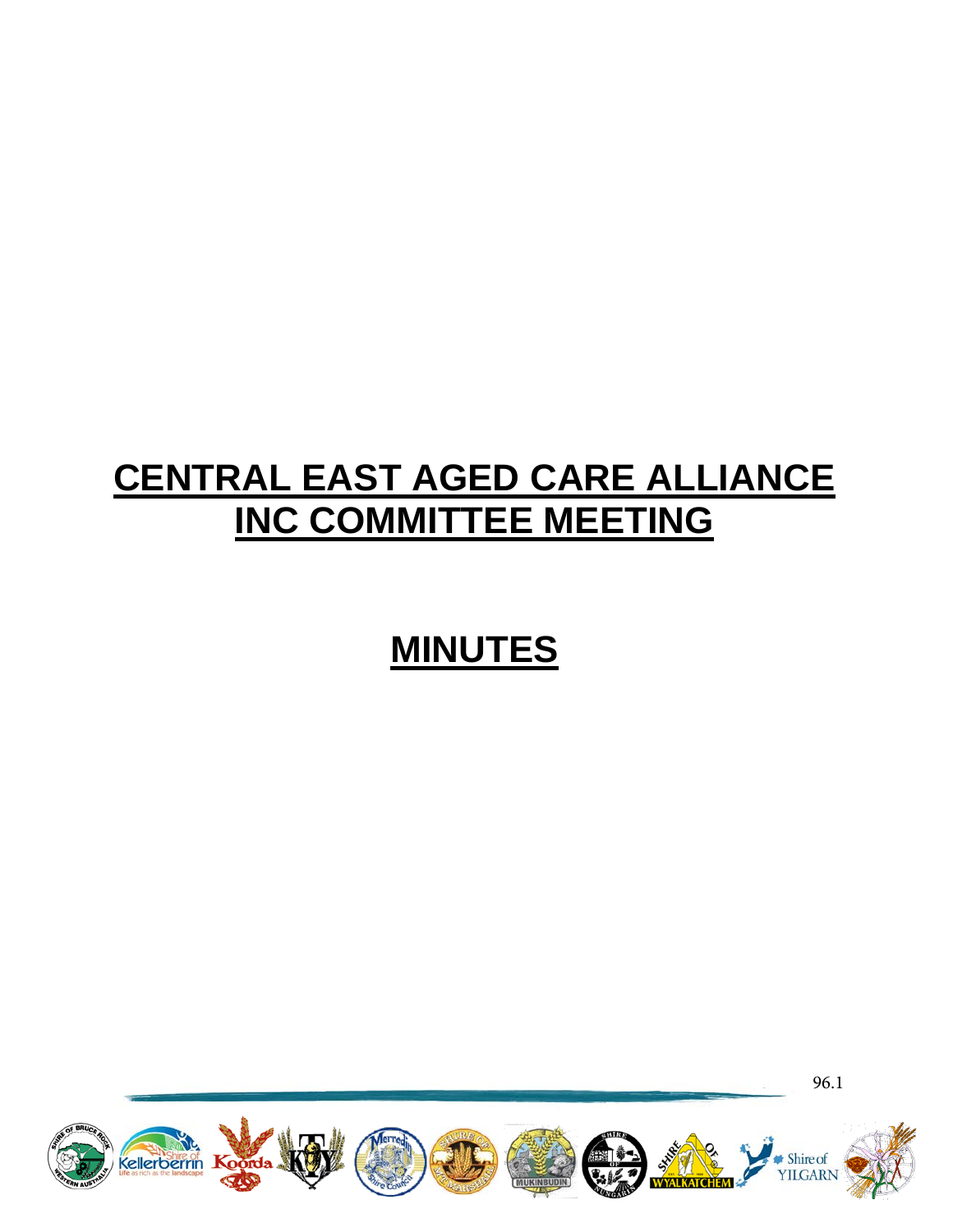# **CONTENTS**

| $\mathbf 1$ . |                                                                     |                                                                                                                                                      |  |  |  |
|---------------|---------------------------------------------------------------------|------------------------------------------------------------------------------------------------------------------------------------------------------|--|--|--|
| 2.            |                                                                     |                                                                                                                                                      |  |  |  |
|               | 2.1                                                                 |                                                                                                                                                      |  |  |  |
| 3.            |                                                                     |                                                                                                                                                      |  |  |  |
| 4.            |                                                                     |                                                                                                                                                      |  |  |  |
|               | 4.1                                                                 | Minutes from a Committee Meeting of the Central East Aged Care Alliance Inc held Monday                                                              |  |  |  |
|               | 4.2                                                                 | Business Arising from the Committee Meeting of the Central East Aged Care Alliance Inc                                                               |  |  |  |
| 5.            |                                                                     |                                                                                                                                                      |  |  |  |
|               | 5.1                                                                 | Complying with the Associations Incorporation Act 1987 - Self-Check (Attachment)7                                                                    |  |  |  |
| 6.            | ELECTION OF A TREASURER FOR THE CENTRAL EAST AGED CARE ALLIANCE INC |                                                                                                                                                      |  |  |  |
| 7.            |                                                                     |                                                                                                                                                      |  |  |  |
|               | 7.1                                                                 | Understanding the Associations Incorporation Act 1987 (Attachment)                                                                                   |  |  |  |
|               | 7.2                                                                 | Banking Arrangements for the Central East Aged Care Alliance Inc (CEACA)11                                                                           |  |  |  |
|               | 7.3                                                                 | 2015/2016 Audit for the Central East Aged Care Alliance Inc (CEACA) 12                                                                               |  |  |  |
|               | 7.4                                                                 | Central East Aged Care Alliance Inc (CEACA) Meeting Dates in 2016 13                                                                                 |  |  |  |
|               | 7.5                                                                 | Central East Aged Care Alliance Inc (CEACA) Aged Housing Project - Update on CEACA's<br>Application for Round 2 National Stronger Regions Funding 15 |  |  |  |
|               | 7.6                                                                 | Stage One of the Central East Aged Care Alliance Inc (CEACA) Aged Housing Project -                                                                  |  |  |  |
|               | 7.7                                                                 | Central East Aged Care Alliance Inc (CEACA) Aged Housing Project - Preparation of a                                                                  |  |  |  |
| 8.            |                                                                     |                                                                                                                                                      |  |  |  |
| 9.            |                                                                     |                                                                                                                                                      |  |  |  |
|               | 9.1                                                                 |                                                                                                                                                      |  |  |  |
|               | 9.2                                                                 |                                                                                                                                                      |  |  |  |
| 10.           |                                                                     |                                                                                                                                                      |  |  |  |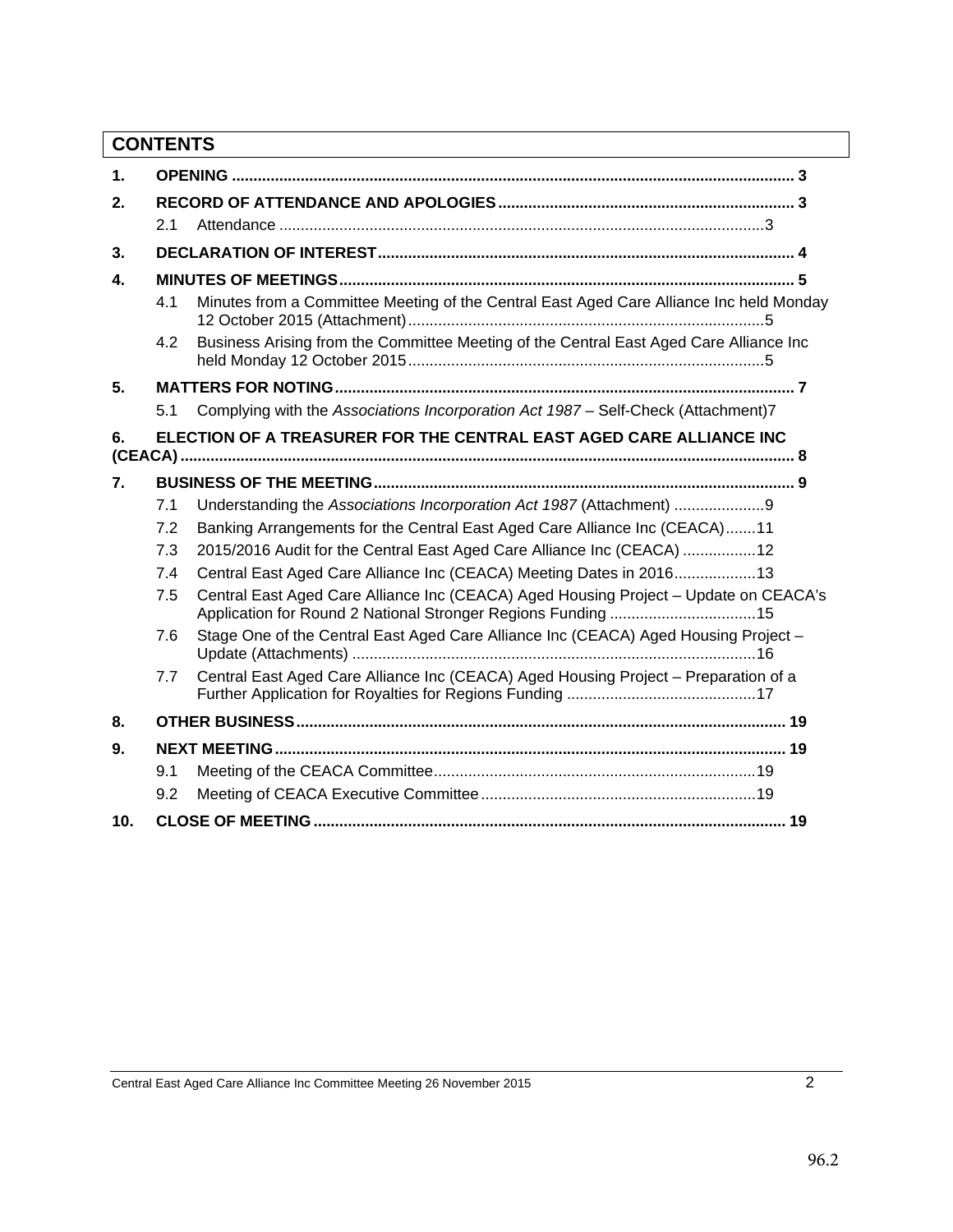# **Minutes**

# **Central East Aged Care Alliance (Inc) Committee Meeting**

# **Commencing at 1.18pm**

# <span id="page-2-0"></span>**1. OPENING**

The Chair, Gary Shadbolt, opened the meeting at 1.18pm welcoming all in attendance particularly those members attending their first CEACA meeting.

# <span id="page-2-1"></span>**2. RECORD OF ATTENDANCE AND APOLOGIES**

#### <span id="page-2-2"></span>**2.1 Attendance**

Mr Gary Shadbolt, Chair

Mr Rod Forsyth, Member Mr Louis Geier, Member Mr Ken Hooper, Member Ms Rachel Kirby, Member Mrs Eileen O'Connell, Member Mr Rick Storer, Member Mr Stephen Strange, Member Ms Freda Tarr, Member Ms Onida Truran, Member

Mr David Burton, Deputy Member Mr Jamie Criddle, Deputy Member Ms Kerry Damon, Deputy Member Mr Raymond Griffiths, Deputy Member Mr Brian Jones, Deputy Member Mr Greg Powell, Deputy Member Mr Dirk Sellenger, Deputy Member

#### **2.2 Observers**

Mr Stuart Billingham Ms Catherine Dunn Mr Bill Fensome Mr Jim Taylor Mr Geoff Waters Mr Cameron Watson

Central East Aged Care Alliance Inc Committee Meeting 26 November 2015 3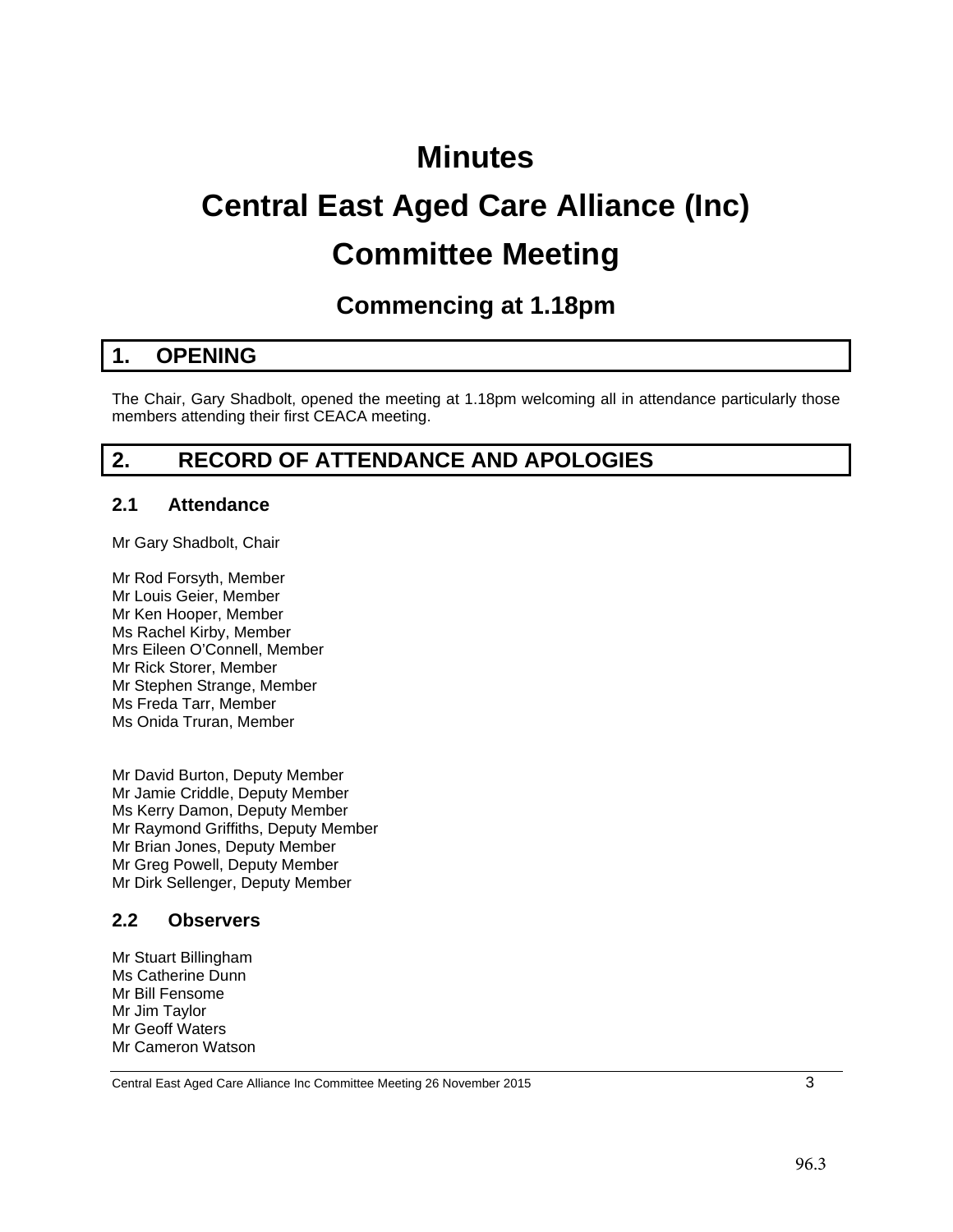Mr Bruce Wittber

### **2.3 Apologies**

Mr Quentin Davies, Member Ms Kerry Dayman, Deputy Member Mr David Holdsworth, Deputy Member Mr Darren Mollenoyux, Deputy Member

Mr Ian McCabe, Observer

# <span id="page-3-0"></span>**3. DECLARATION OF INTEREST**

Pursuant to Clause 18 of the Central East Aged Care Alliance Inc Constitution, Members must declare to the Chairman any potential conflict of interest they may have in a matter before the meeting as soon as they become aware of it. Members and Deputies may be directly or indirectly associated with some recommendations of Central East Aged Care Alliance Inc. If you are affected by these recommendations, please excuse yourself from the meeting and do not participate in deliberations.

This is in accordance with Clause 18.4 of the Constitution which states:

*18.4 When a member or employee discloses a pecuniary interest he or she may neither participate in discussions nor take any part in the decision making process in respect to that matter nor be present when the matter is being discussed or voted upon.*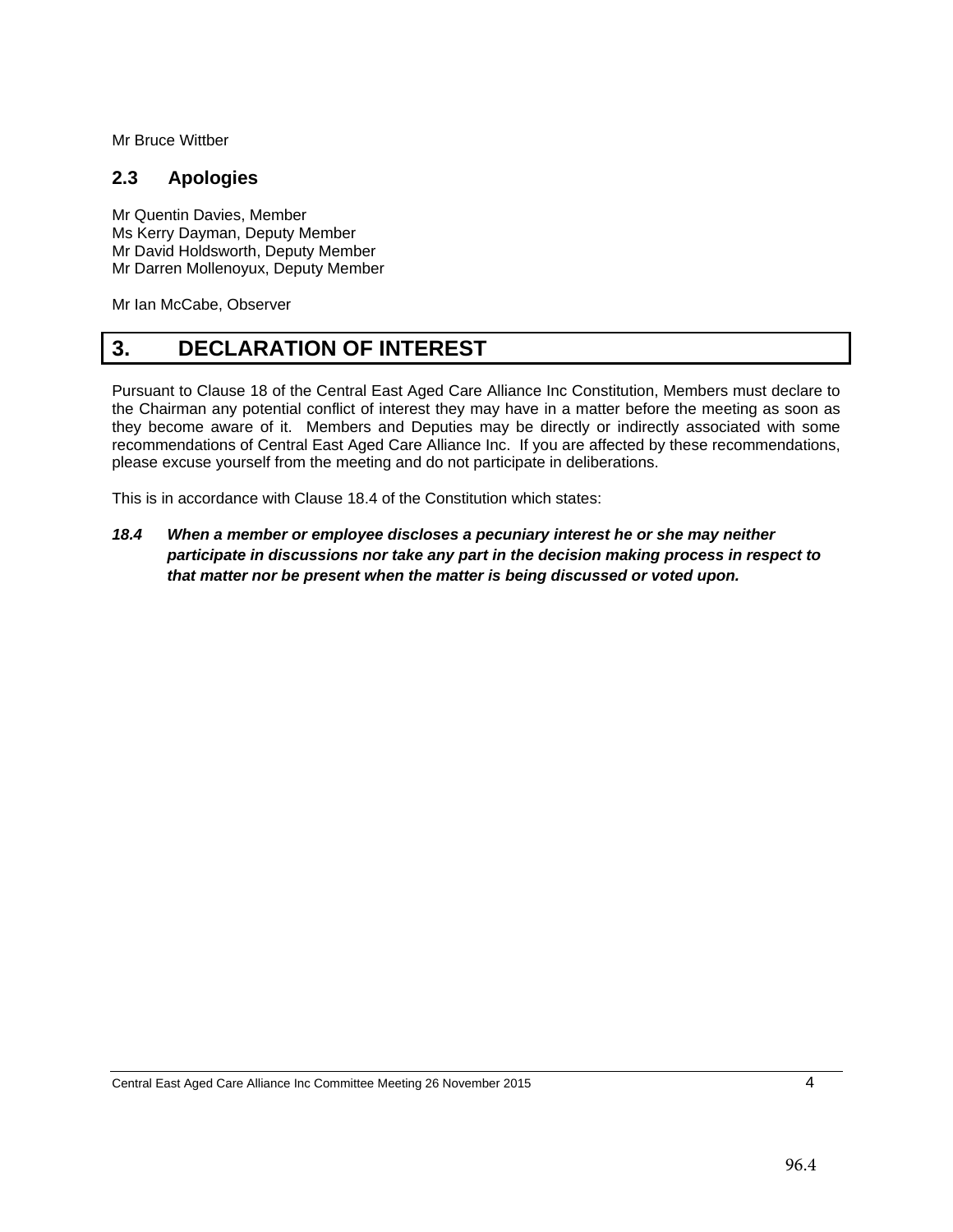# <span id="page-4-0"></span>**4. MINUTES OF MEETINGS**

#### <span id="page-4-1"></span>**4.1 Minutes from a Committee Meeting of the Central East Aged Care Alliance Inc held Monday 12 October 2015 (Attachment)**

Minutes from a Committee Meeting of the Central East Aged Care Alliance Inc held Monday 12 October 2015 have previously been circulated.

#### **RECOMMENDATION:**

That the Minutes of the Committee Meeting of the Central East Aged Care Alliance Inc held Monday 12 October 2015 be confirmed as a true and accurate record of the proceedings.

RESOLUTION: Moved: Mr Hooper Seconded: Ms Tarr **That the Minutes of the Committee Meeting of the Central East Aged Care Alliance Inc held Monday 12 October 2015 be confirmed as a true and accurate record of the proceedings.**

**CARRIED**

#### <span id="page-4-2"></span>**4.2 Business Arising from the Committee Meeting of the Central East Aged Care Alliance Inc held Monday 12 October 2015**

#### **4.3 Heads of Agreement with Access Housing**

*RESOLUTION: Moved: Greg Powell Seconded: Rick Storer That CEACA approach Access Housing to recommence discussions on the establishment of a Heads of Agreement between CEACA and Access Housing.*

*CARRIED*

This matter has not been progressed because Su Groome from Access Housing has been on annual leave.

#### **4.7 Ownership of Assets**

*RESOLUTION: Moved: Jamie Criddle Seconded: Quentin Davies That Members provide the Executive Officer with contact details for the aged housing not for profit organisations operating within their communities in order that invitations can be extended to representatives from each of these organisations to attend a CEACA Meeting in early 2016.*

*CARRIED*

Information has been provided by the following Members:

- **Shire of Bruce Rock:**
- **Shire of Kellerberrin;**
- **Shire of Koorda:**
- Shire of Merredin:
- Shire of Mukinbudin;
- **Shire of Westonia; and**
- **Shire of Yilgarn**

Central East Aged Care Alliance Inc Committee Meeting 26 November 2015 5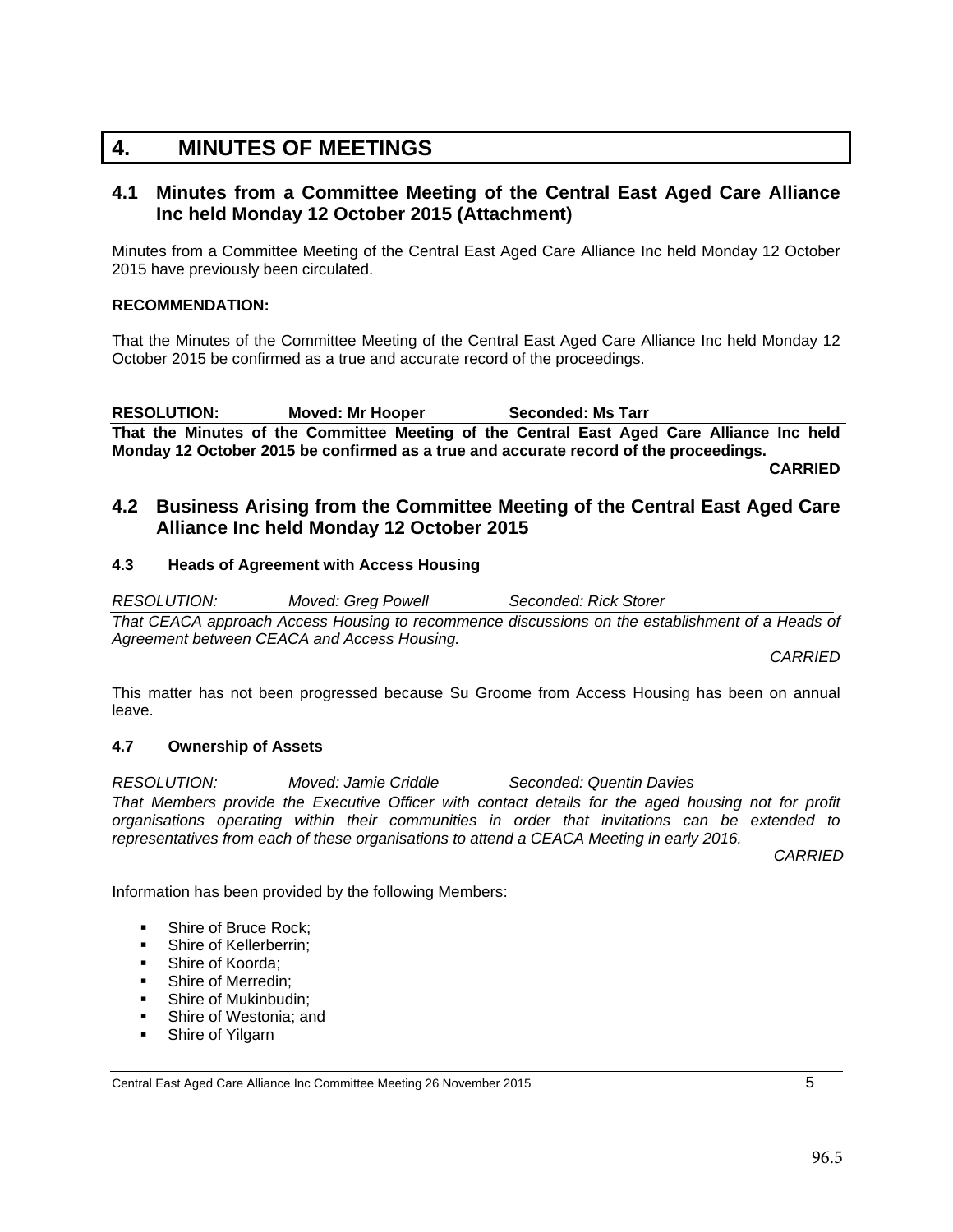Invitations to representatives from each of the aged housing not for profit organisations will be extended to attend a CEACA meeting once the 2016 meeting schedule has been finalised.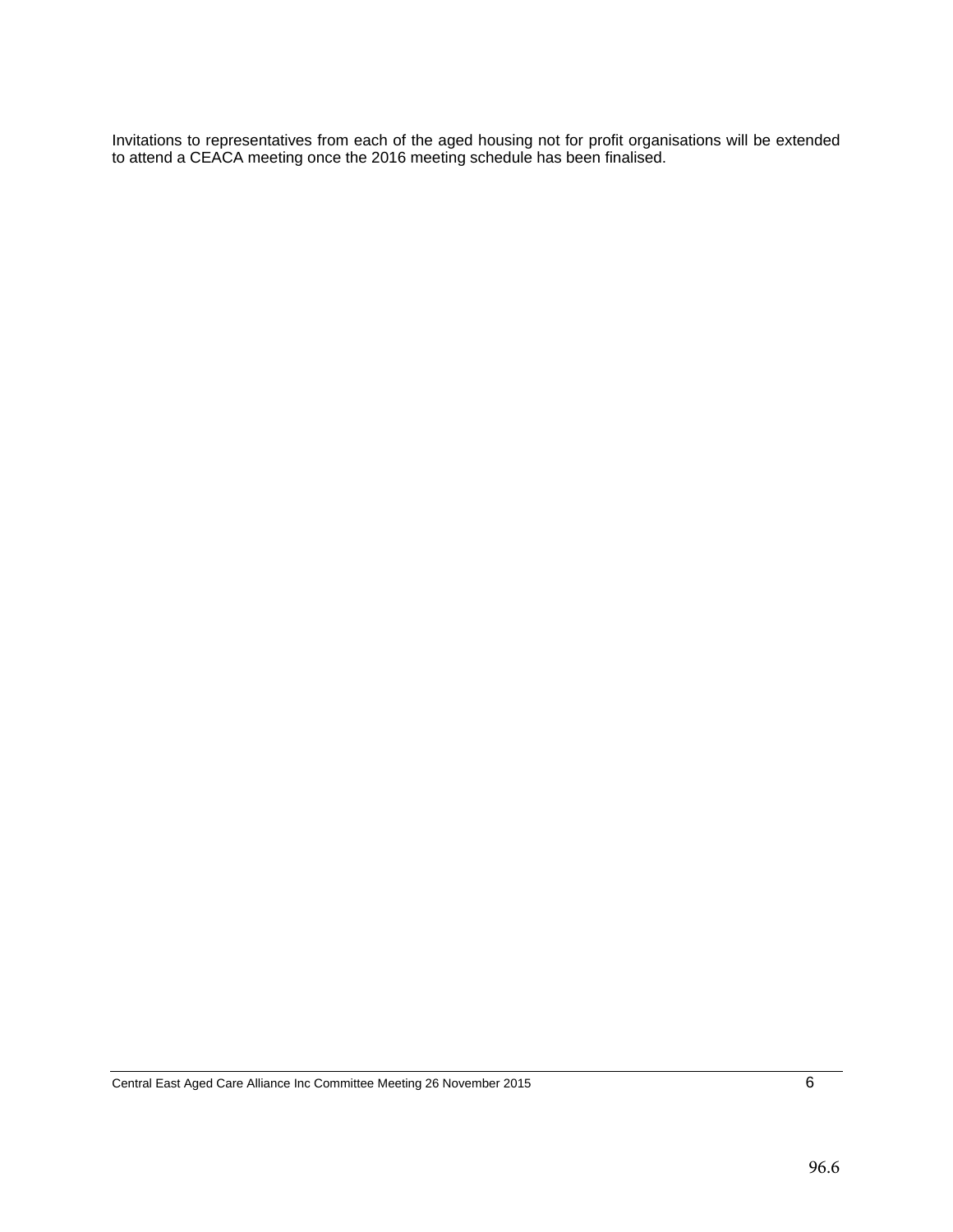# <span id="page-6-0"></span>**5. MATTERS FOR NOTING**

#### <span id="page-6-1"></span>**5.1 Complying with the** *Associations Incorporation Act 1987* **– Self-Check (Attachment)**

The Department of Commerce publishes a self-check for incorporated bodies such as the Central East Aged Care Alliance Inc (CEACA). The purpose of the self-check is to assist in determining whether a group such as CEACA is complying with each section of the *Associations Incorporation Act 1987*.

A copy of the self-check forms an attachment to the meeting agenda.

In relation to record keeping, the Executive Officer will have available for inspection the following records:

- A copy of the certificate of incorporation;
- A copy of the CEACA constitution;
- The Members Register; and<br>• The Record of Office Bearers
- The Record of Office Bearers.

These records will be available for inspection at all future in-person meetings.

No action is required – the matter is presented for Members' information only.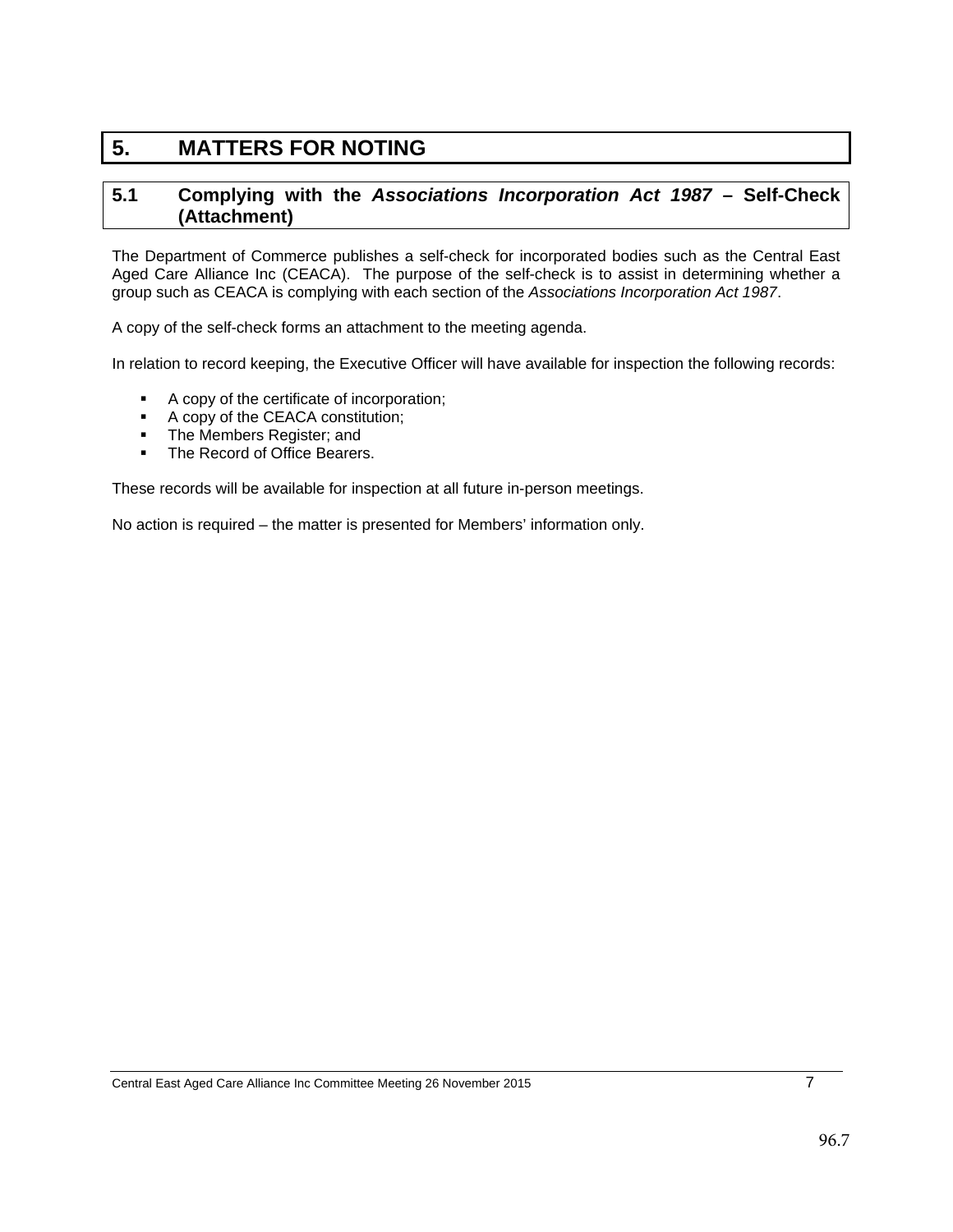# <span id="page-7-0"></span>**6. ELECTION OF A TREASURER FOR THE CENTRAL EAST AGED CARE ALLIANCE INC (CEACA)**

Mr Rob Breakell has resigned as the Shire of Mt Marshall's representative to CEACA. Mr Breakell was also the CEACA Treasurer. This necessitates the election by the CEACA membership of a new Treasurer.

#### **RECOMMENDATION:**

That \_\_\_\_\_\_\_\_\_\_ be appointed Treasurer for the Central East Aged Care Alliance until such time as the first Annual General Meeting is held and he/she be appointed as a signatory to the bank accounts.

Ms Rachel Kirby was nominated by Ms Truran and Ms O'Connell

Mr Storer nominated Mr Quentin Davies in his absence but subsequently withdrew the nomination.

Ms Kirby was declared elected.

**RESOLUTION: Moved: Ms Truran Seconded: Mrs O'Connell**

**That Ms Rachel Kirby be appointed Treasurer for the Central East Aged Care Alliance until such time as the first Annual General Meeting is held and she be appointed as a signatory to the bank accounts.**

**CARRIED**

On behalf of CEACA, the Chair acknowledged the efforts of Rob Breakell during his time on CEACA and more particularly for his efforts as the group's Treasurer.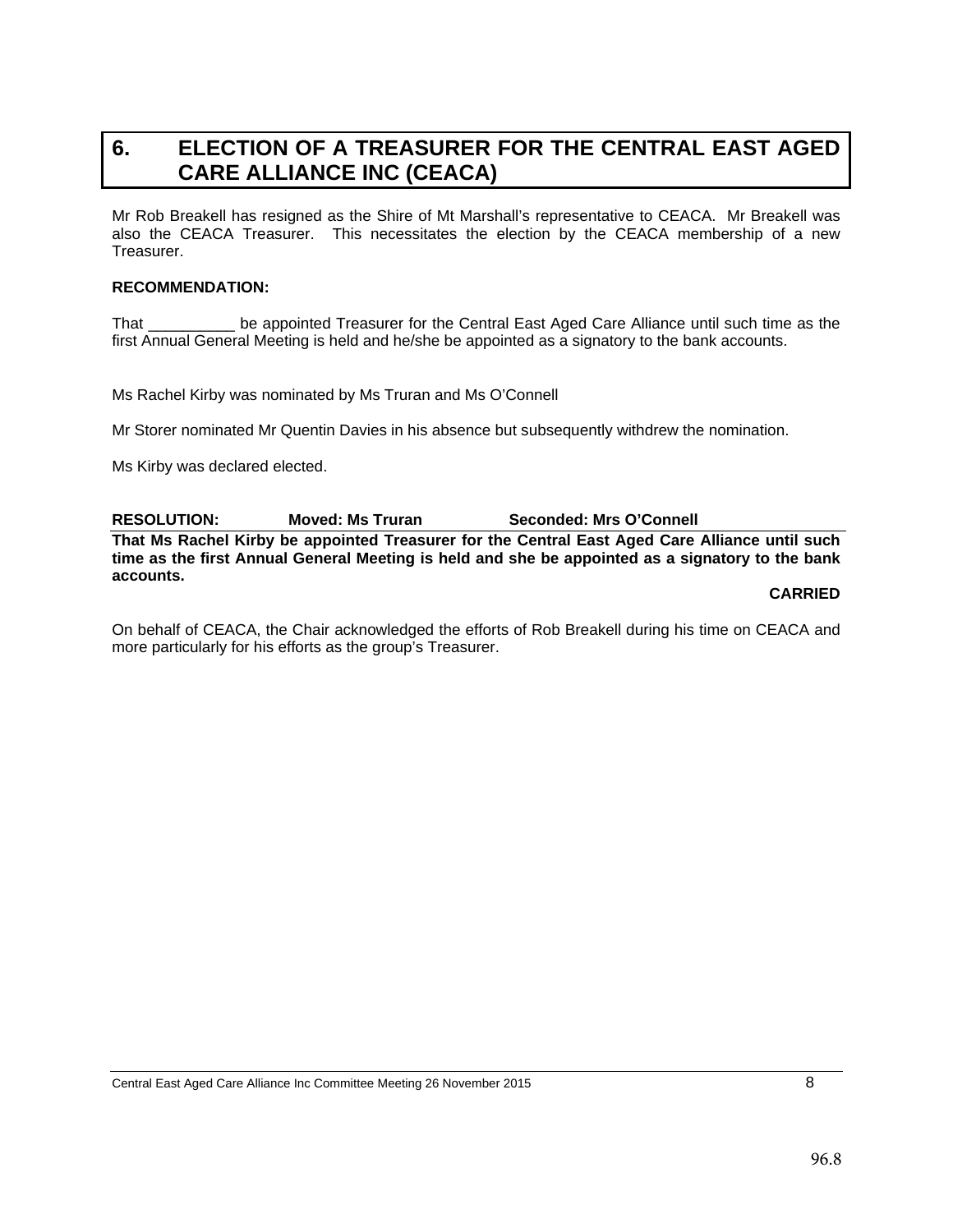# <span id="page-8-0"></span>**7. BUSINESS OF THE MEETING**

## <span id="page-8-1"></span>**7.1 Understanding the** *Associations Incorporation Act 1987* **(Attachment)**

From Executive Officer

#### **Background:**

At the CEACA Meeting held Monday 12 October 2015 the need for training to assist Committee Members to perform their role effectively and understand some of the key legal obligations and rights that apply to CEACA as an incorporated entity was considered, with the Committee resolving as shown below:

*RESOLUTION: Moved: Rod Forsyth Seconded: Freda Tarr That CEACA engage an appropriately qualified person/organisation to facilitate a training session to*  assist Committee members to perform their role effectively and understand some of the key legal *obligations and rights that apply to CEACA under the Associations Incorporation Act 1987.*

*CARRIED*

#### **Executive Officer Comment:**

The Executive Officer looked at four organisations as possible providers of training for CEACA:

- 1. The Australian Institute of Company Directors (AICD);
- 2. The Governance Institute of Australia (GIA);
- 3. Kott Gunning Lawyers (Kott Gunning); and
- 4. The WA Council of Social Service (WACOSS).

A request for a costing to provide training to CEACA's members, however, was made only to Kott Gunning and WACOSS as a search of the AICD's and GIA's websites indicated that their courses, whilst highly relevant were too costly, both in terms of cost per attendee and the time required to complete the training.

In seeking a costing to deliver training to CEACA's membership the Executive Officer provided Kott Gunning and WACOSS with the following information:

- The course would need to be conducted in early-mid March next year in Merredin as it is centrally located for the group's membership; and
- The aim of the training would be to provide an introduction to the legal obligations and core activities of Boards and management committees, specifically for a not-for profit organisation such as CEACA.

Both Kott Gunning and WACOSS have provided costings to provide training to CEACA. Both costings provide half day training as per the brief provided to them.

Kott Gunning's fee for facilitating a half day workshop for CEACA would be \$3,000 plus GST (\$3,300 including GST). The costing includes:

- An interactive power point presentation and answer and question sessions by two experienced legal practitioners;
- A copy of the presentation paper and handouts to the attending members; and
- Travel to and from Merredin.

WACOSS' fee for the half day workshop would be \$2,802.80, plus GST. The costing includes:

Central East Aged Care Alliance Inc Committee Meeting 26 November 2015 9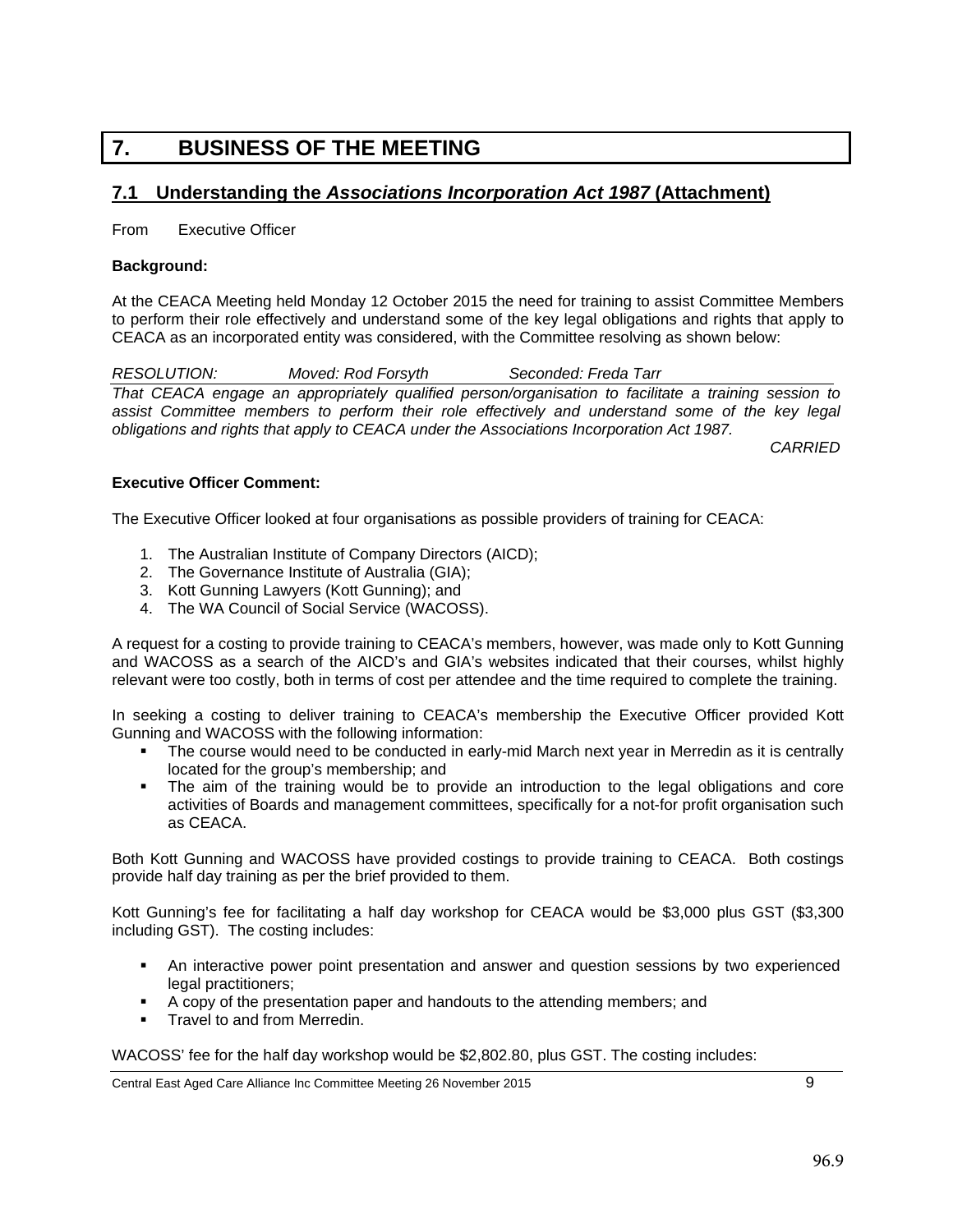- A course tailored for CEACA:
- **Learner handouts; and**
- A single trainer with extensive experience across a wide range of community organisations throughout all of Western Australia.

An additional fee of \$460.00 would be charged to cover variable costs such as accommodation, car hire etc. The costing provided notes that this is an estimate and that actual costs will be charged. This would make a provisional final cost (inclusive of GST) of \$3,543.08.

There is little to distinguish the two costings. Both offer a training package that should meet the needs and expectations of CEACA. The one distinguishing feature between the two costings is that the one provided by Kott Gunning is a fixed price, covering all aspects and costs associated with delivering the training in Merredin in early March next year. The pricing by WACOSS is segmented into two parts – a fixed cost for delivery of the training in Merredin in early March next year and a variable cost estimate for travel and other expenses.

#### **RECOMMENDATION:**

That Kott Gunning be engaged to facilitate a training session to assist Committee members to perform their role effectively and understand some of the key legal obligations and rights that apply to the Central East Aged Care Alliance Inc under the *Associations Incorporation Act 1987*.

**RESOLUTION: Moved: Mr Geier Seconded: Ms Truran That Kott Gunning be engaged to facilitate a training session to assist Committee members to perform their role effectively and understand some of the key legal obligations and rights that apply to the Central East Aged Care Alliance Inc under the** *Associations Incorporation Act 1987***. CARRIED**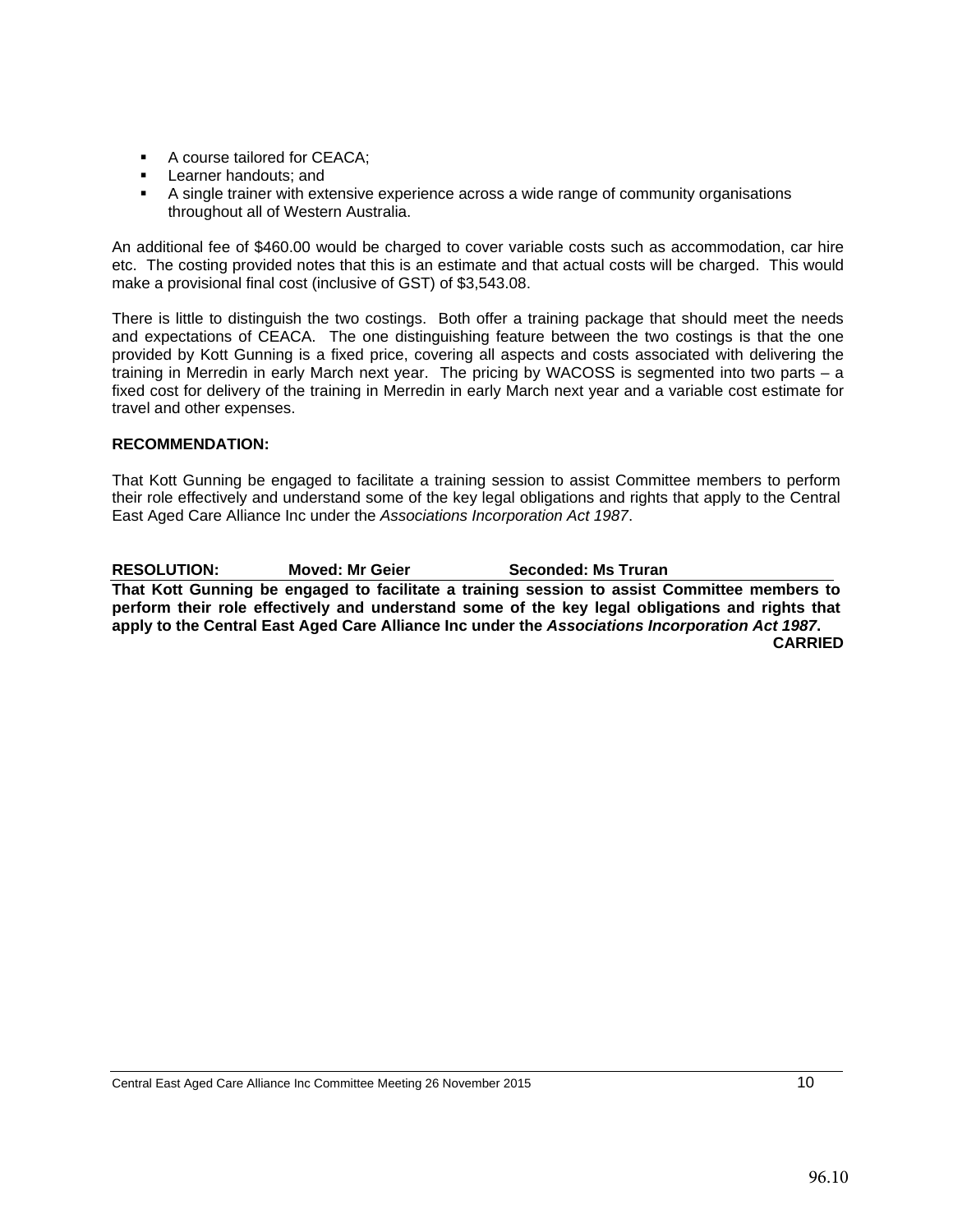# <span id="page-10-0"></span>**7.2 Banking Arrangements for the Central East Aged Care Alliance Inc (CEACA)**

#### **Disclosure of Interest:** Nil

From Executive Officer

#### **Background:**

Following its incorporation action was taken to establish banking arrangements for CEACA.

#### **Executive Officer Comment:**

These arrangements have been finalised with CEACA opening two accounts with Westpac:

- 1. Community Solutions Cheque Account; and
- 2. Community Solutions Cash Reserve Account.

#### **RECOMMENDATION:**

That the establishment of CEACA's banking arrangements be noted.

| <b>RESOLUTION:</b>                                               | <b>Moved: Mr Hooper</b> | <b>Seconded: Mr Forsyth</b> |  |  |  |  |  |
|------------------------------------------------------------------|-------------------------|-----------------------------|--|--|--|--|--|
| That the establishment of CEACA's banking arrangements be noted. |                         |                             |  |  |  |  |  |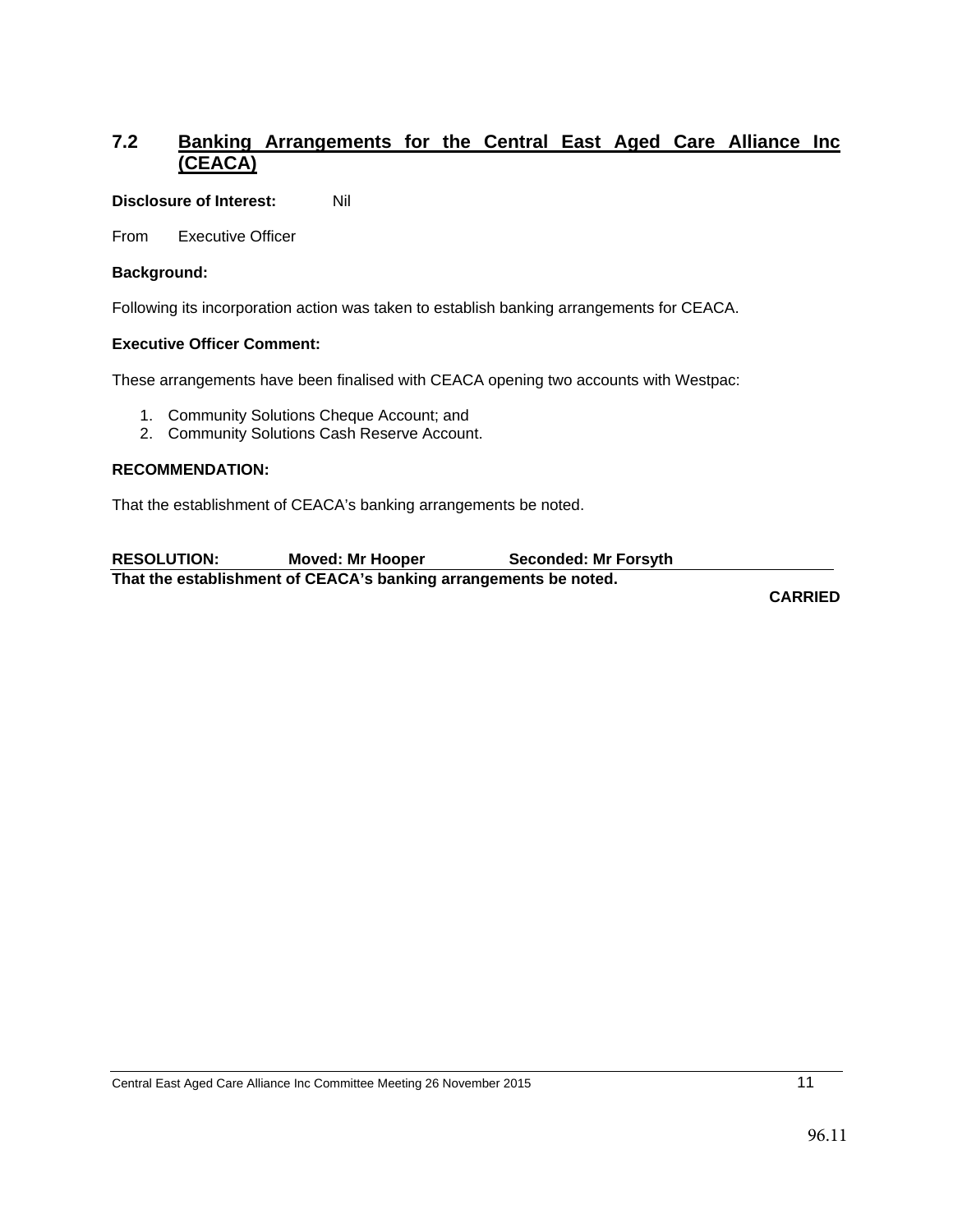# <span id="page-11-0"></span>**7.3 2015/2016 Audit for the Central East Aged Care Alliance Inc (CEACA)**

**Disclosure of Interest:** Helen Westcott declares an impartiality interest as Byfields Business Advisers provide financial advice to her family

From Executive Officer

#### **Background:**

Clause 14 of the CEACA Constitution provides that as soon as practical after incorporation the Committee shall appoint a suitably qualified and certified auditor to audit the books and records of the Association.

The Committee must therefore give consideration to the appointment of an auditor.

#### **Executive Officer Comment:**

The Executive Officer seeks authorisation to obtain quotes from the following accounting firms to undertake the 2015/2016 audit for CEACA:

- **Moore Stephens (formerly UHY Haines Norton);**
- **AMD Chartered Accountants;**
- **Byfields Business Advisers; and**
- **Lincolns (based in Albany).**

#### **RECOMMENDATION:**

- 1. That the Executive Officer seeks quotes from the following accounting firms to undertake the 2015/2016 audit for CEACA:
	- **Moore Stephens (formerly UHY Haines Norton);**<br>AMD Chartered Accountants:
	- AMD Chartered Accountants;<br>• Byfields Business Advisers; au
	- Byfields Business Advisers; and
	- **Lincolns (based in Albany).**
- 2. That the CEACA Committee be granted delegated authority to the CEACA Executive Committee to consider and appoint the auditor for 2015/2016.

- **1. That the Executive Officer seeks quotes from the following accounting firms to undertake the 2015/2016 audit for CEACA:**
	- **Moore Stephens (formerly UHY Haines Norton);**<br>**AMD Chartered Accountants:**
	- **AMD Chartered Accountants;**
	- **Byfields Business Advisers; and**<br>**B** Lincolns (based in Albany)
	- **Lincolns (based in Albany).**
- **2. That the CEACA Committee be granted delegated authority to the CEACA Executive Committee to consider and appoint the auditor for 2015/2016.**

**CARRIED**

#### Central East Aged Care Alliance Inc Committee Meeting 26 November 2015 12

RESOLUTION: Moved: Mr Hooper **Seconded: Mr Storer** RESOLUTION: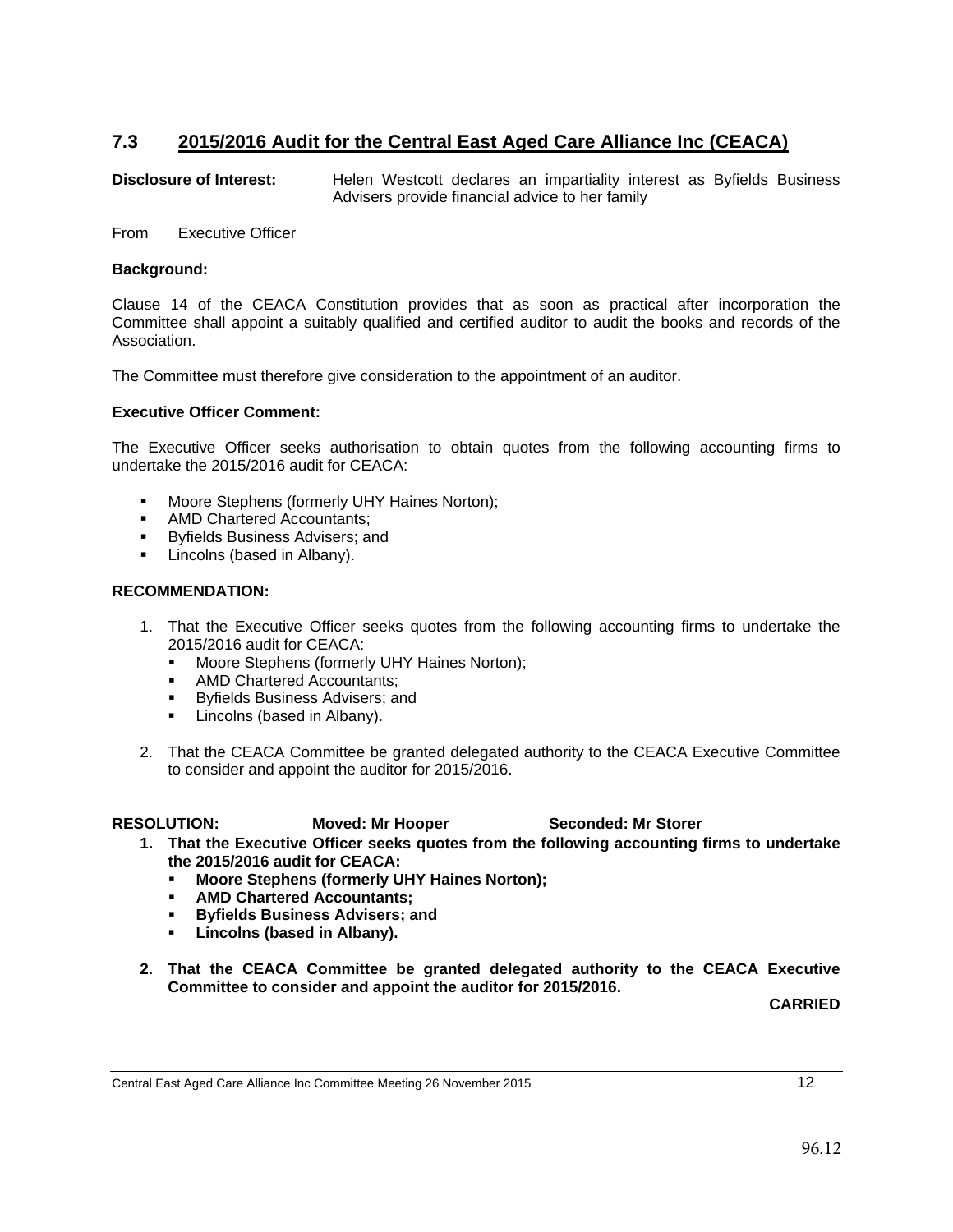# <span id="page-12-0"></span>**7.4 Central East Aged Care Alliance Inc (CEACA) Meeting Dates in 2016**

From Executive Officer

#### **Background:**

Clause 16.1 of the CEACA Constitution states that:

*16.1 The Committee shall meet together for the dispatch of business not less than one meeting per quarter year. The Secretary will issue a notice of these Committee meetings not less than 10 days before the date of the meeting.*

A meeting schedule for 2016 must therefore be adopted.

The meeting schedule should also take into account the need to hold an Annual General Meeting with Clause 16.12 stating that:

*16.12 The AGM shall be held in every calendar year within 4 months of the end of the Association's financial year. The Secretary shall ensure written notice of the meeting is sent to all members, not less than 30 days before the meeting.* 

#### **Executive Officer Comment:**

The following schedule is proposed for the conduct of CEACA meetings during 2016:

| Wednesday 9 March 2016     | Ordinary Committee Meeting and Half Day Training (Merredin) |
|----------------------------|-------------------------------------------------------------|
| Wednesday 8 June 2016      | Ordinary Committee Meeting (Teleconference)                 |
| Wednesday 7 September 2016 | Ordinary Committee Meeting (Teleconference)                 |
| Wednesday 2 November 2016  | AGM and an Ordinary Committee Meeting (Nungarin)            |

It is proposed that in-person meetings commence at 9.00am and teleconference meetings commence at 8.00am.

In preparing the proposed meeting schedule the Executive Officer took into account the following dates/activities:

- **The Great Eastern Country Zone's requirements to meet during 2016;**
- **NEWROC Meeting dates (based on its 2015 meeting program);**
- **WE-ROC Meeting dates;**
- The Ordinary Council Meeting dates as shown in the 2015 Local Government Directory;
- The Wheatbelt Conference to be held in Narrogin 7-8 April 2016;
- **WALGA elected member training sessions to be held in March and June 2016;**
- The Dowerin Field Day;
- **The WALGA Local Government Convention;**
- **LGMA National Congress;**
- **EXECONA State Conference; and**
- **School Holidays.**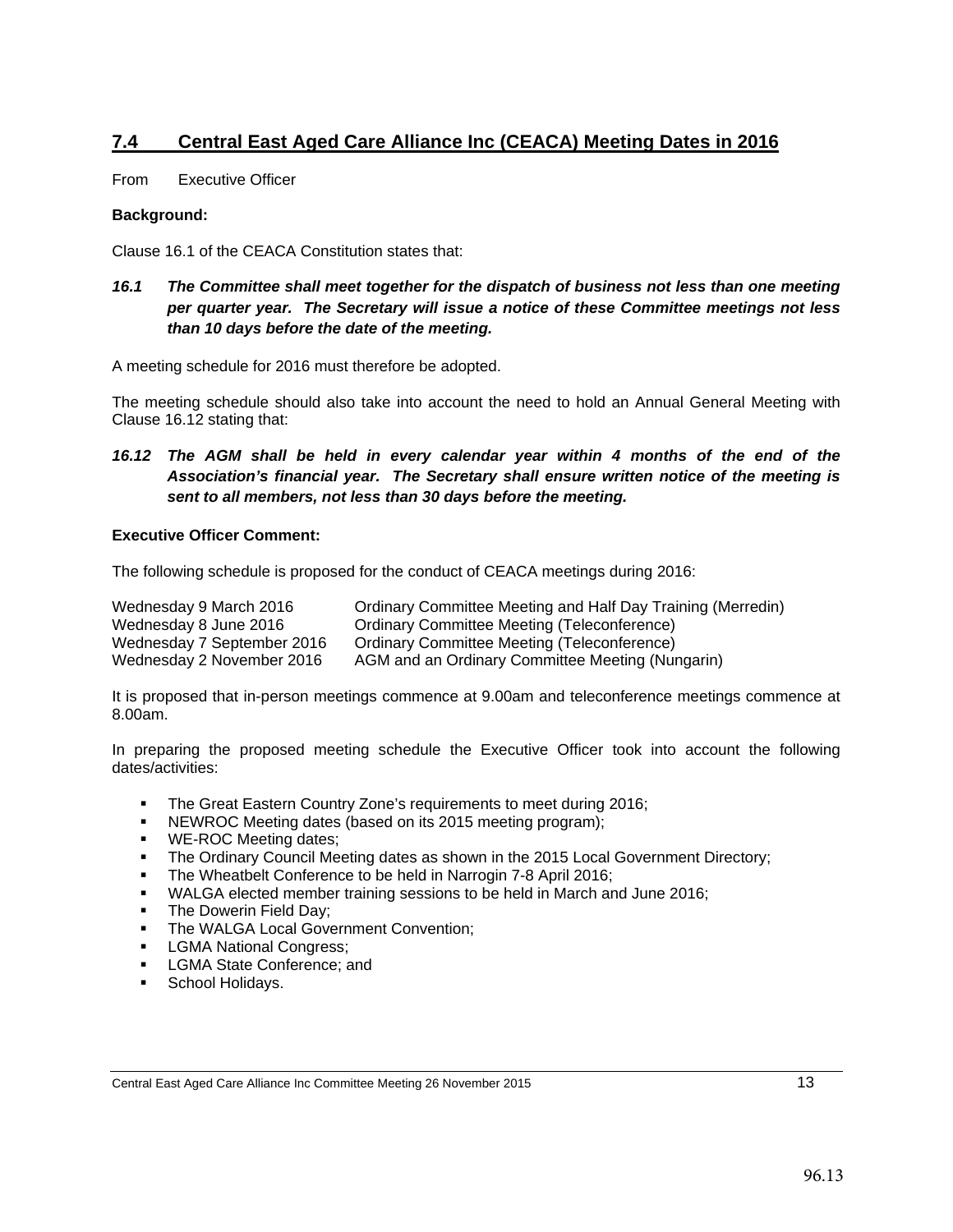#### **RECOMMENDATION:**

That CEACA adopt the following meeting schedule for 2016:

| Wednesday 9 March 2016     | Ordinary Committee Meeting and Half Day Training (Merredin) |
|----------------------------|-------------------------------------------------------------|
| Wednesday 8 June 2016      | Ordinary Committee Meeting (Teleconference)                 |
| Wednesday 7 September 2016 | Ordinary Committee Meeting (Teleconference)                 |
| Wednesday 2 November 2016  | AGM and an Ordinary Committee Meeting (Nungarin)            |

| <b>RESOLUTION:</b>                                        | <b>Moved: Ms Truran</b> | Seconded: Mr Strange                                               |  |  |  |  |  |
|-----------------------------------------------------------|-------------------------|--------------------------------------------------------------------|--|--|--|--|--|
| That CEACA adopt the following meeting schedule for 2016: |                         |                                                                    |  |  |  |  |  |
| <b>Wednesday 9 March 2016</b>                             |                         | <b>Ordinary Committee Meeting and Half Day Training (Merredin)</b> |  |  |  |  |  |
| Wednesday 8 June 2016                                     |                         | <b>Ordinary Committee Meeting (Teleconference)</b>                 |  |  |  |  |  |
| <b>Wednesday 7 September 2016</b>                         |                         | <b>Ordinary Committee Meeting (Teleconference)</b>                 |  |  |  |  |  |
| <b>Wednesday 2 November 2016</b>                          |                         | <b>AGM and an Ordinary Committee Meeting (Nungarin)</b>            |  |  |  |  |  |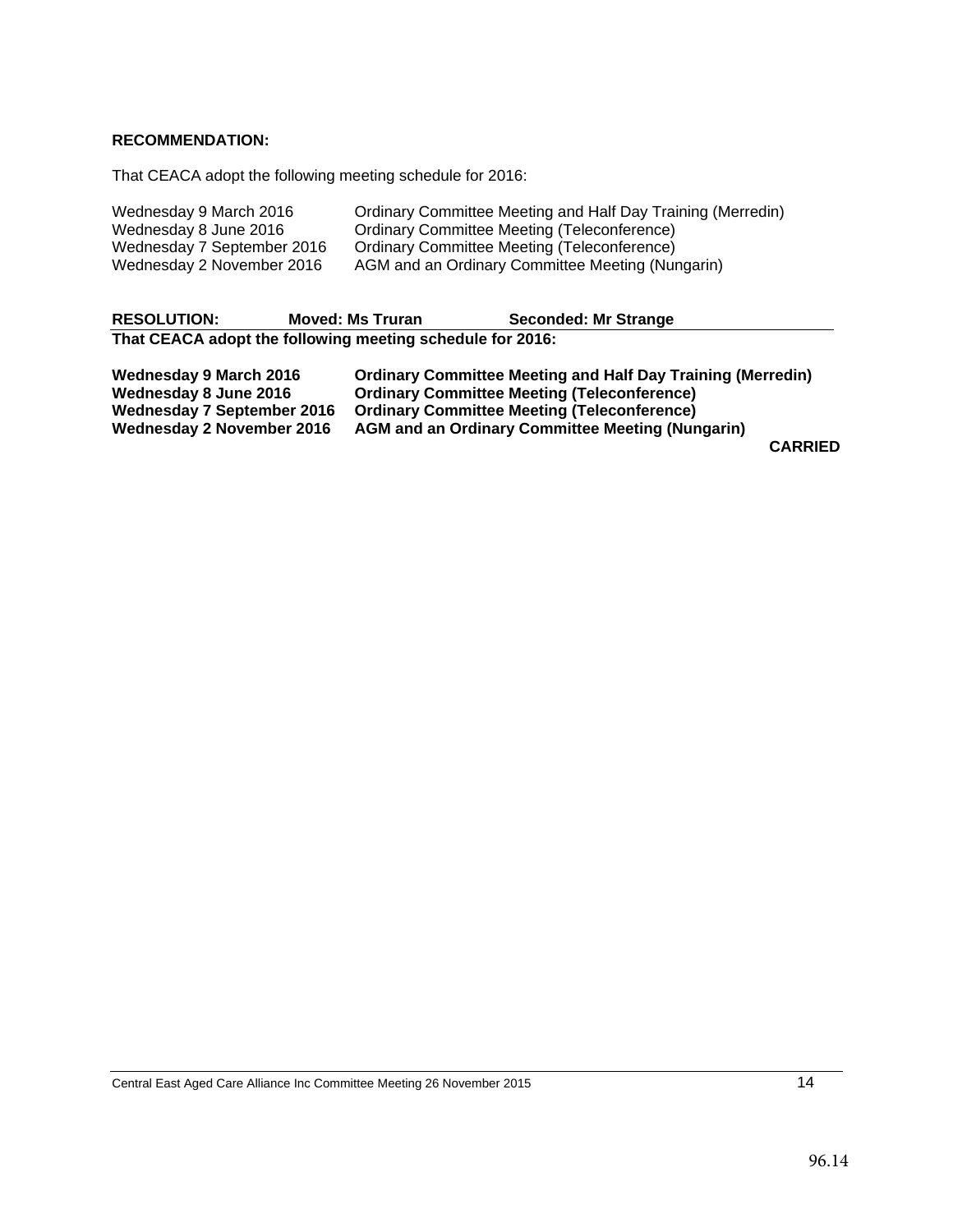## <span id="page-14-0"></span>**7.5 Central East Aged Care Alliance Inc (CEACA) Aged Housing Project – Update on CEACA's Application for Round 2 National Stronger Regions Funding**

From Executive Officer

#### **Background:**

The CEACA Committee considered and accepted the final draft of text for its application for Round 2 funding from the National Stronger Regions Fund (NSRF) Program when it met on Wednesday 22 July 2015, with the final application for funding being submitted prior to the closing date for applications on Friday 31 July 2015.

#### **Executive Officer Comment:**

Since the last CEACA Meeting there has been no further advice on the success or otherwise of CEACA's application for funding through Round 2 of the NSRF Program.

A check of the NSRF website advises that the outcome and announcements of successful Round Two applications is expected to be made in December 2015.

#### **RECOMMENDATION:**

That the update on CEACA's application for funding through Round 2 of the National Stronger Regions Fund be noted.

RESOLUTION: Moved: Mr Hooper Seconded: Mr Tarr **That the update on CEACA's application for funding through Round 2 of the National Stronger Regions Fund be noted.**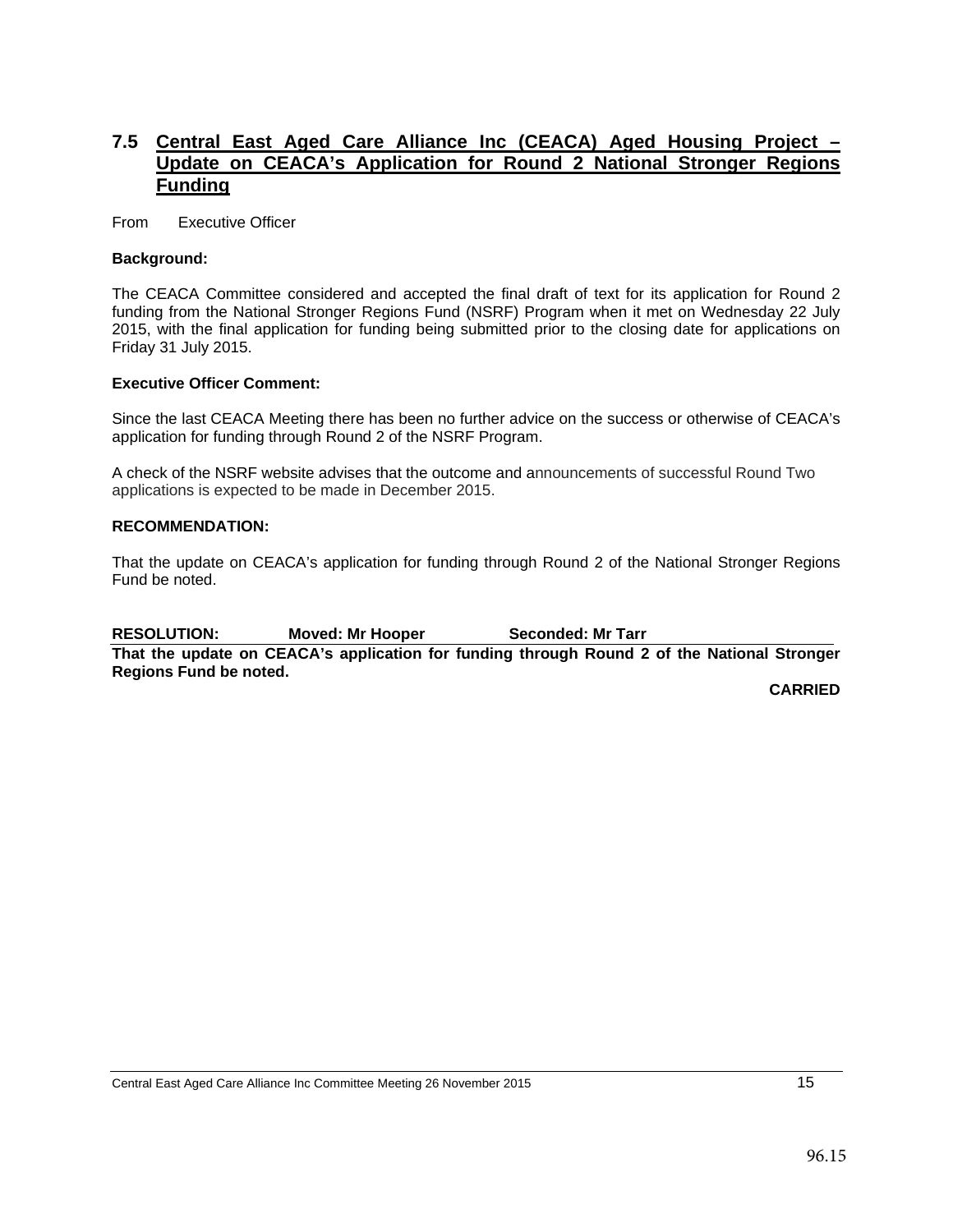### <span id="page-15-0"></span>**7.6 Stage One of the Central East Aged Care Alliance Inc (CEACA) Aged Housing Project – Update (Attachments)**

From Executive Officer

#### **Background:**

At the last CEACA meeting an update on the EOI prepared for Stage One of the CEACA Aged Housing Project - the provision of project management and engineering services - was provided to Committee members.

#### **Executive Officer Comment:**

From the 11 submissions received a shortlist of consultancies was prepared for consideration by the Shire of Merredin. An extract from Council's October 2015 minutes forms an attachment to the meeting agenda. It details the process and actions undertaken to that point. Also attached is the Notice of Tender email from Kevin Greenway of Access Housing to the 5 shortlisted EOI companies with the tender documentation, which details contacts, closing times etc.

Greg Powell as the Shire of Merredin's CEO may have additional information to add to the above report.

#### **Executive Officer Additional Comment:**

Greg Powell advised the meeting the Shire of Merredin would consider the shortlist of consultancies at its next ordinary meeting of Council scheduled for Tuesday 16 December 2015. **RECOMMENDATION:**

That the CEACA Committee note the update provided on Stage One of the CEACA Housing Project - the provision of project management and engineering services.

RESOLUTION: Moved: Ms Tarr **Seconded: Mr Storer** RESOLUTION: **That the CEACA Committee note the update provided on Stage One of the CEACA Housing Project - the provision of project management and engineering services.**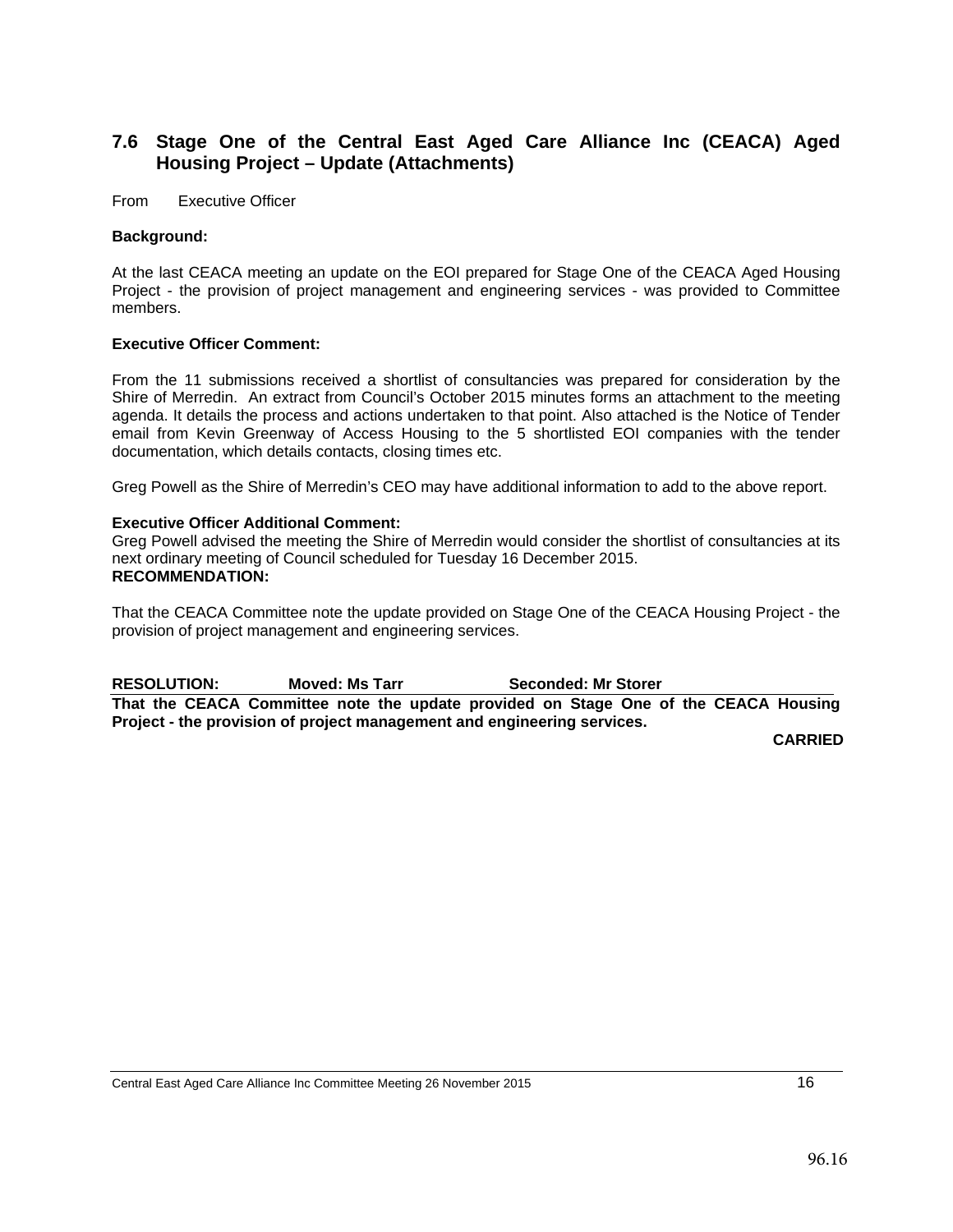## <span id="page-16-0"></span>**7.7 Central East Aged Care Alliance Inc (CEACA) Aged Housing Project – Preparation of a Further Application for Royalties for Regions Funding**

From Executive Officer

#### **Background:**

With funding for Stage One of the CEACA Aged Housing Project secured through funding from the State Government via Royalties for Region's Growing our South Initiative (GoS) and its application for NSRF funding for the construction of six (6) houses in Kellerberrin and two (2) houses in Koorda lodged, CEACA's attention has turned to securing funding for construction of the remainder of the houses throughout CEACA's membership.

CEACA's business case must be submitted to the GoS Advisory Group by 1 December 2015.

Work on finalising the business case has been underway since CEACA last met.

A draft of the business case was emailed to Committee Members for comment on Wednesday 4 November with comments to be with the Executive Officer no later than close of business on Wednesday 18 November.

The Executive Officer also advised by email on Monday 9 November that the Wheatbelt Development Commission (WDC) had offered to fund an independent cost benefits analysis to further strengthen CEACA's application for funding for its aged housing project. This offer was accepted.

#### **Executive Officer Comment:**

All comments received on the draft business case will be incorporated into a final draft for Committee Members to consider.

The WDC has also provided comment on the draft circulated to Committee Members.

One issue raised by CEACA's Chair relates to Section 2.8 "Critical Assumptions" of the business case and the assumption that Shire rates and charges will be not be payable for the housing constructed by CEACA unless agreed otherwise. This is something that will have to be considered by each of the 11 Councils within CEACA.

At the time of preparing this agenda item the Executive Officer had yet to receive the independent cost benefits analysis.

As part of the advocacy around the CEACA aged care housing project meetings have been held with representatives from the Department of Housing, with the Executive Officer most recently meeting with Mr Jamie Craggs, the Department's A/Business Development Manager Commercial Operations. At this meeting Mr Craggs provided some comment on CEACA's application for NSRF application which has been used in finalising the business case for further funding from the State's Growing the State initiative.

The Department of Housing has expressed interest in the work that CEACA is doing and its Strategic Policy Unit has requested that CEACA provide it with updates as the project progresses. This interest comes from the fact the Department is looking at its policies around aged housing across the State.

Central East Aged Care Alliance Inc Committee Meeting 26 November 2015 17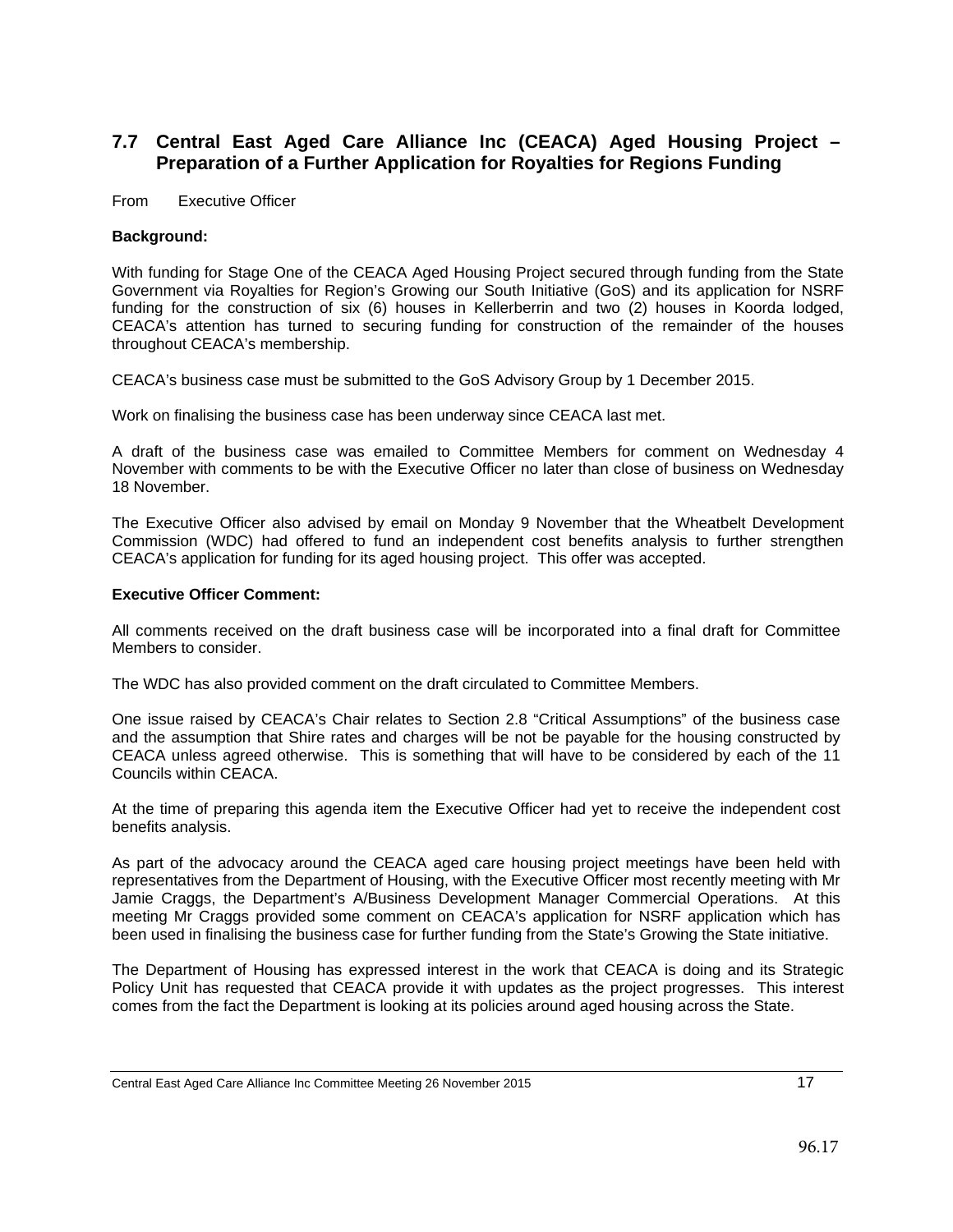#### **RECOMMENDATION:**

That, subject to any agreed changes, CEACA's business case for further funding for its aged housing project be adopted and the completed business case be lodged with the Wheatbelt Development Commission by 1 December 2015.

RESOLUTION: Moved: Mr Forsyth Seconded: Mrs O'Connell **That, subject to any agreed changes, CEACA's business case for further funding for its aged housing project be adopted and the completed business case be lodged with the Wheatbelt Development Commission by 1 December 2015.**